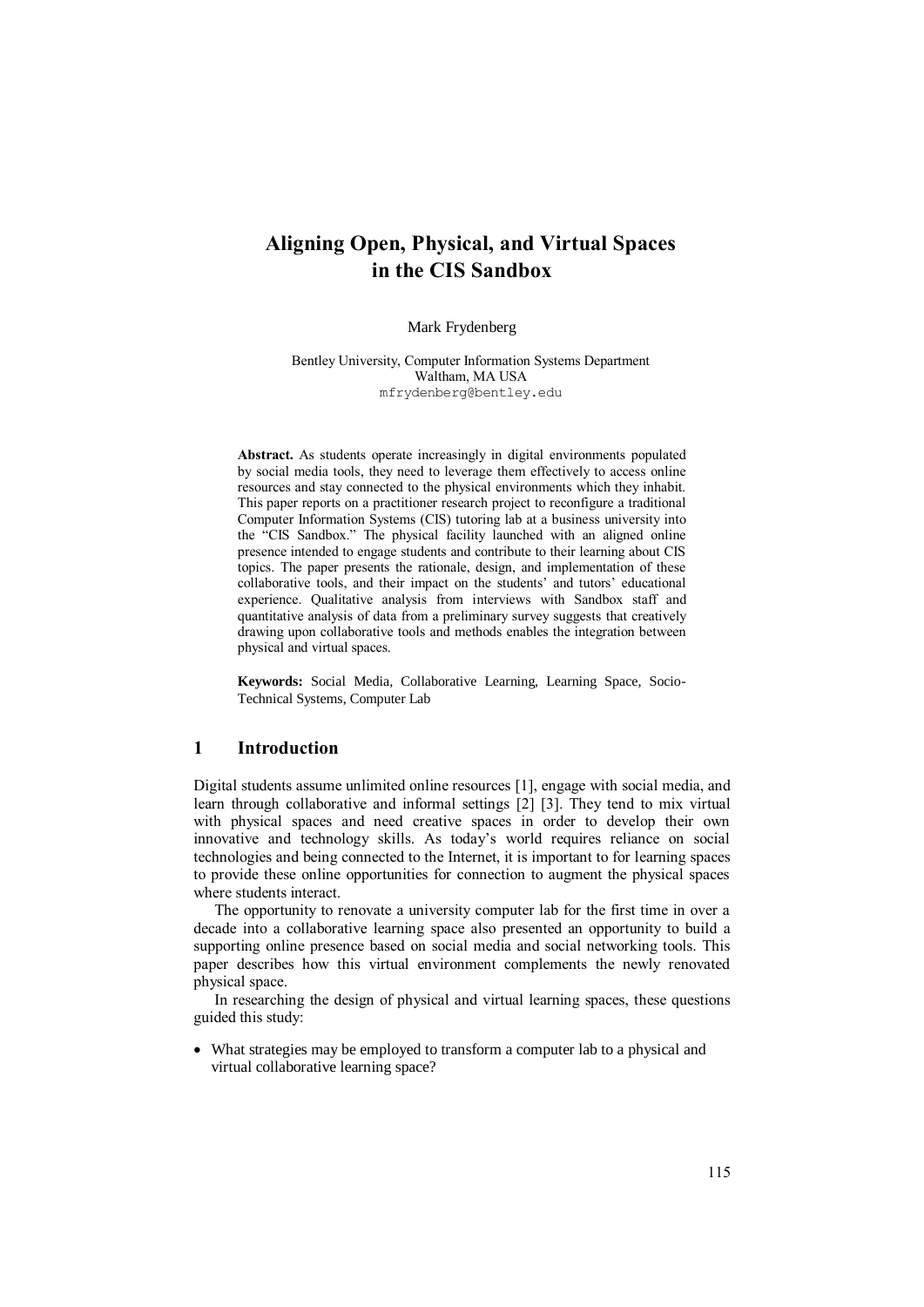How can social media and Web 2.0 collaboration tools create an online presence that will promote learning both within and outside a physical computer laboratory space?

## **2 From a Physical to a Virtual Learning Space**

## **2.1 Rethinking Physical Learning Spaces**

Figure 1 shows the former lab prior to renovations. It is approximately 900 square feet, housed 36 desktop computers around the perimeter, and a long table at the center of the room. Networking equipment is mounted on the back wall.



**Fig. 10.** Before the Renovation

Rebranded as the CIS Learning and Technology Sandbox, the new facility marks a transition from the individualized computer lab where students face the walls, to an informal space where learning takes place around tables or in a lounge setting. In engineering, "a sandbox environment consists of a controlled set of resources for trying … new app[lication]s without the risk of damaging critical parts of the system." [\[4\]](#page-9-3) The new name promotes discovery, learning, and a sense of playfulness within a business context. The increasing number of students who own laptops, tablets, and other mobile devices [\[5\]](#page-9-4) pointed to the need to provide more desk space and fewer desktop computers. The renovated facility, whose physical footprint did not increase, is shown in Figure 2.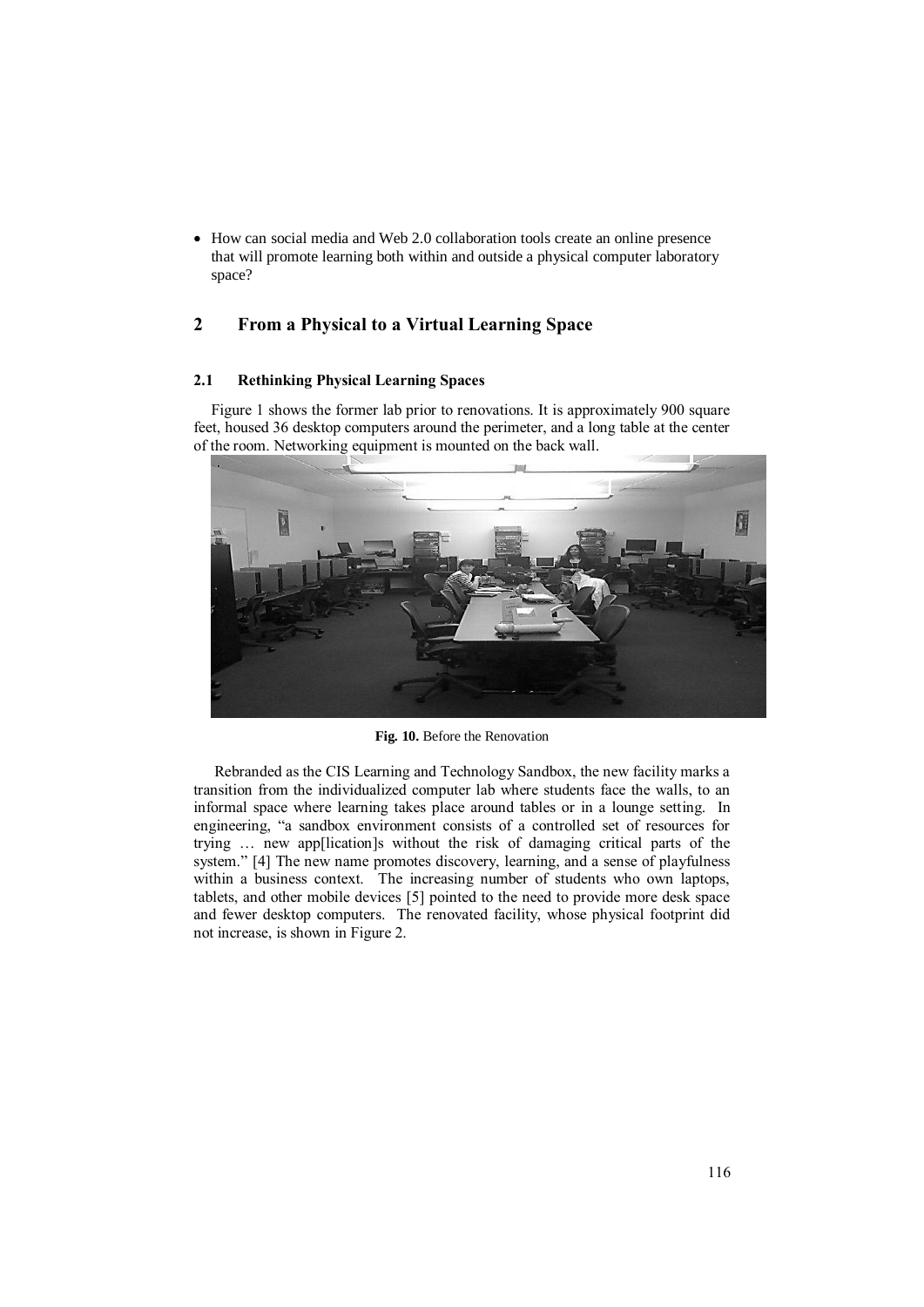

Fig. **11.** After the Renovation

Students gather informally in an area with comfortable seating and a Google TV(1), engage in tutoring at tables where they can share their laptop screens on a large monitor (2), work together on diagrams on the SMART board (3), project screens on the SMART board or the back wall when giving informal demos(4), use networking equipment or one of twelve desktop computers with specialized software for CIS courses (5), and explore new technologies such as an early release of Windows 8 on a touch screen (6).

This design recognizes suggestions from the Joint Information Systems Committee [\[6\]](#page-9-5) which advises that physical learning spaces be flexible, to accommodate both current and evolving pedagogies; future-proof, to enable space to be re-allocated and reconfigured; bold, to look beyond tried and tested technologies and pedagogies; creative, to energize and inspire learners and tutors; supportive, to develop the potential of all learners; and enterprising, to make each space capable of supporting different purposes. Several of these traits were also found in recently redesigned physical learning spaces at Rutgers University [\[7\]](#page-9-6), University of South Carolina [\[8\]](#page-9-7), University of Missouri [\[9\]](#page-9-8) and other American universities, but none of these spaces also launched with an accompanying virtual presence to promote learning.

#### **2.2 Creating a Virtual Presence with Social Media Tools**

The CIS Sandbox is staffed by 6 graduate and 12 undergraduate students, also called tutors or lab assistants, whose responsibilities bridge supporting both the physical and virtual learning spaces. In the physical space, they perform mentoring and tutoring, and monitor equipment. Extending their roles to support a virtual space, they blog regularly, create tutorial videos, and use web-based collaboration tools to support an internal knowledge base.

The CIS Sandbox extends beyond an informal learning space located in the basement of a university classroom building; it lives online as an evolving ecosystem formed of several integrated social networking, social media and web-based collaboration tools. "Developing spaces where students can collaborate outside class provides support for an increased emphasis on teamwork, both in and outside higher education." [\[10\]](#page-9-9) Abedin studied social patterns in computer supported collaborative learning environments and found that non-task interactions take place in computer-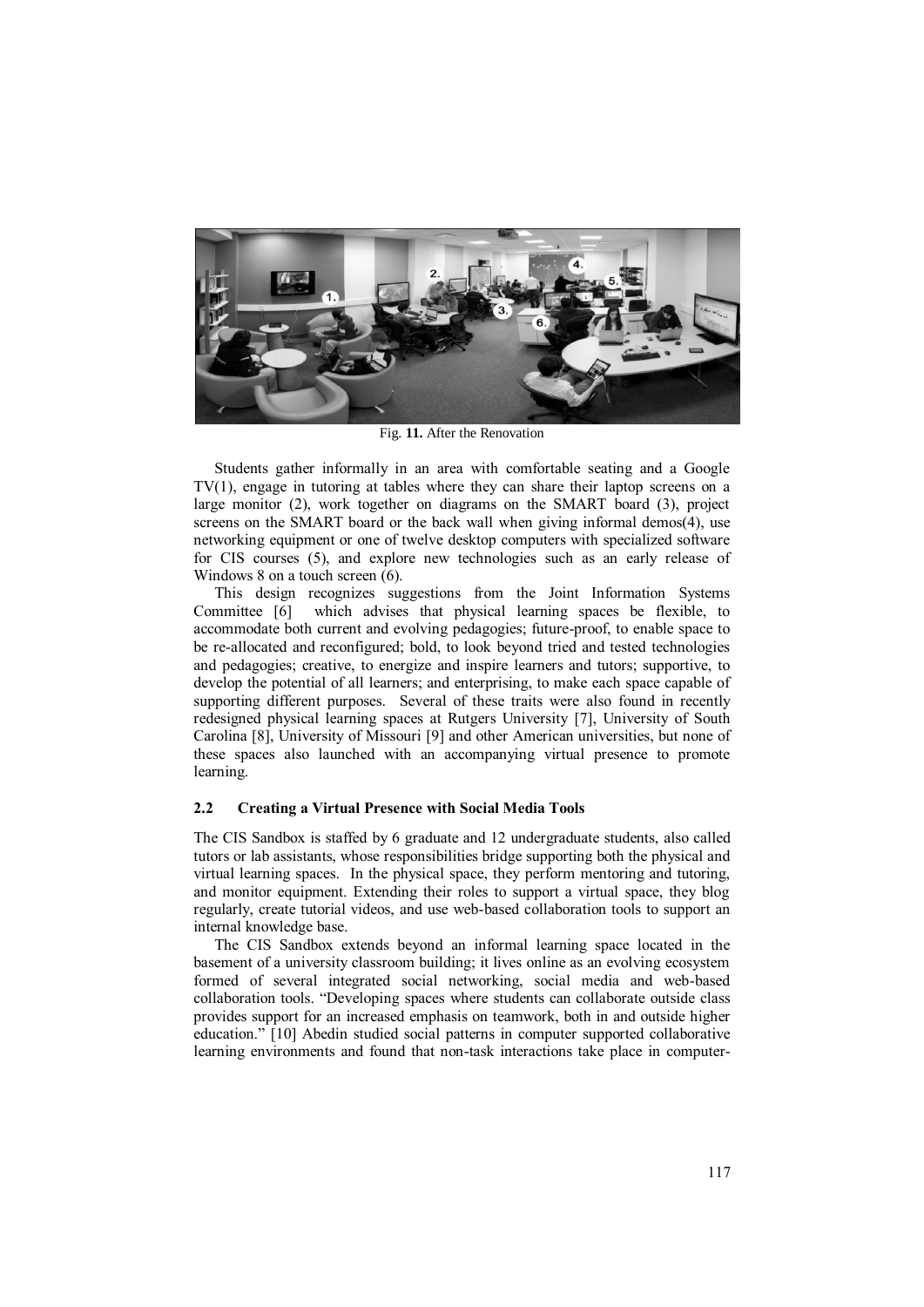supported collaborative learning environments, often as the result of interacting with peers in an online social environment. [\[11\]](#page-9-10)

Socio-technical systems consider both social and technical factors in creating evolving computer-based systems that benefit from social media and user-generated content. [\[12\]](#page-9-11) The system includes the network of users, developers, information technology and environments in which it will be used and supported. [\[13\]](#page-9-12) Social networks and social media tools play a significant role in the creation of sociotechnical systems. Wheeler [\[14\]](#page-9-13) uses the term "learning space mashups" to refer to the combination of Web 2.0 and social media tools to create collaborative and reflective learning spaces. This paper uses the term "socio-technical infrastructure" to describe the relationships between social media and social networking tools, shown in Figure 3, used in the daily operation of the Sandbox.



**Fig. 12.** Socio-Technical Infrastructure for Managing the CIS Sandbox

Each of the online tools listed promotes the physical space of the CIS Sandbox (1). The public face of the CIS Sandbox is its Wordpress  $blog<sup>11</sup>(2)$ , shown in Figure 4. It is edited by student workers who regularly post homework tips as well as articles reflecting their own interests in information technology. Facebook status updates and Twitter posts (3) occasionally report on new blog posts or special happenings in the CIS Sandbox, and add a social dimension, as students like or follow the facility. EventBrite allows visitors to sign up for special events. Prezi (4) is used to create digital signage to draw students into the physical space.

Tutors use YouTube (5) to host their original instructional videos demonstrating explanations related to course topics. Live chat with a tutor by text with Meebo or Skype, or in a Google Hangout (6) is available via a link from the Sandbox blog, providing virtual support to off-campus students and those who are unable to visit the physical location.

-

<sup>11</sup> http://cis.bentley.edu/sandbox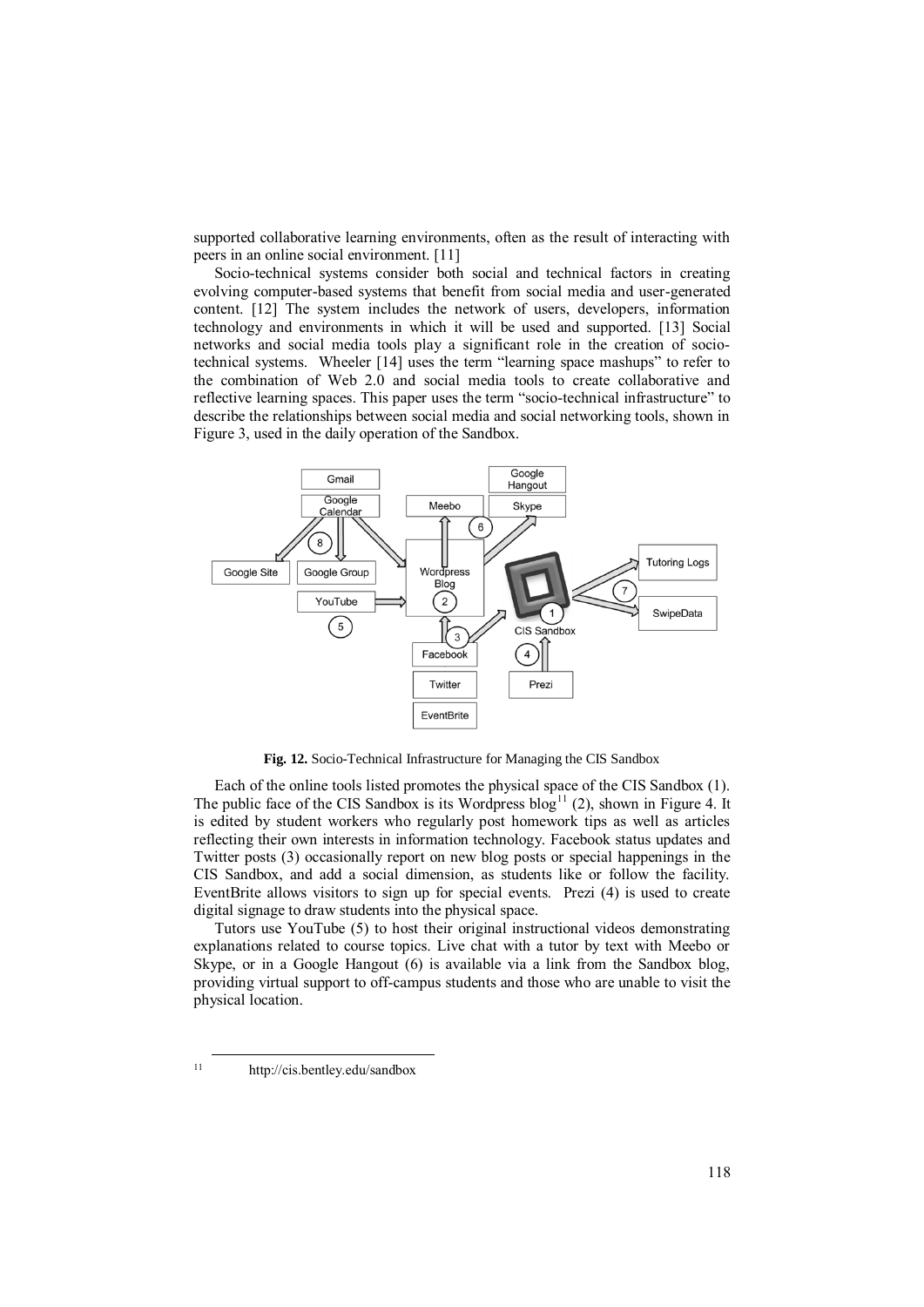Upon entering, students who visit the CIS Sandbox swipe in with their ID cards. Tutors complete an online form recording their tutoring activities with students (7). Originally the tutor form was implemented as a Google Form, and later replaced with a custom web application, written by a student assistant, to automatically populate the form with the names of students who recently swiped in. These reports provide faculty with information about students in their classes who came for help and the type of questions they asked, and provide usage statistics, enabling the scheduling of more tutors at busier hours.

Google applications (8) facilitate the administrative management of the CIS Sandbox. A Google Site (wiki), shown in Figure 4, is the internal face of the CIS Sandbox. There, lab assistants contribute to an evolving knowledge base by documenting technology in the room, policies and procedures, and related information. They also share weekly status reports on their own "mini blog" pages within the wiki, describing their work on tutoring and special projects. Sharing status reports on an internal site allows their co-workers and supervisor to stay aware of what each lab assistant doing. In addition, it forms a permanent record that easily chronicle's a student worker's contribution over time.

Tutors keep their hours on a shared Google Calendar, whose collective content for all staff automatically populates the schedule page and front page sidebar of blog; a Google group encourages easy communication by email between assistants. This distribution list is often used to disseminate announcements, ask for shift coverage, and share information about Sandbox or campus happenings. Both the feed from the Google group and the calendar are embedded on the front page of the wiki for Sandbox staff to easily review.

By blogging on topics of interest to their peers, creating instructional videos, tutoring online, and sharing their activities on social media sites, CIS Sandbox staff extends the reach of the physical learning space into an online learning space.



**Fig. 13.** The CIS Sandbox blog (left) is the public face of the CIS Sandbox. The CIS Sandbox Wiki (right) houses institutional knowledge, policies, and procedures for internal use.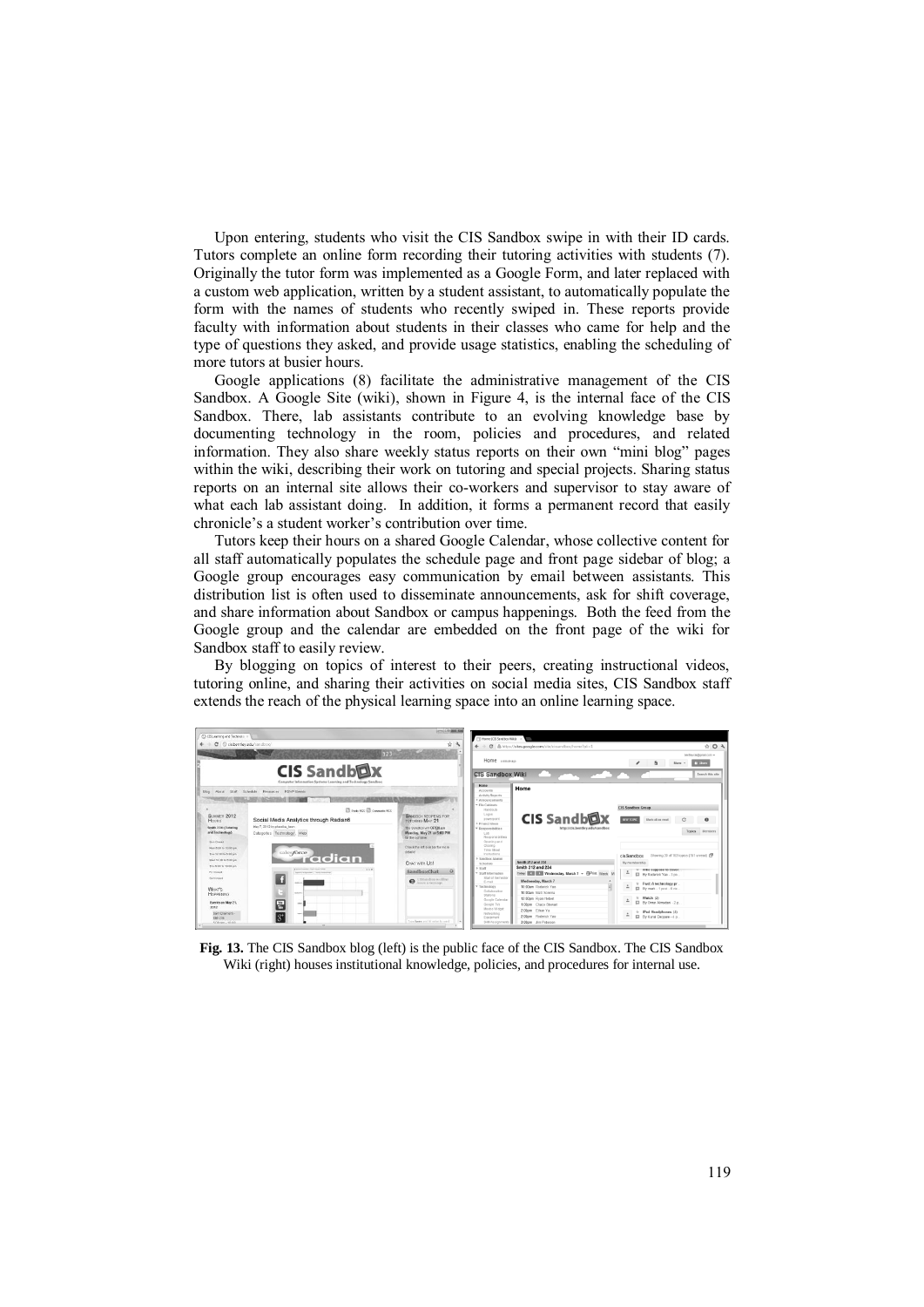## **3 Research Methodology**

To determine the effectiveness of the physical renovation and its virtual counterpart, a voluntary online survey was offered at the end of the Fall 2011 semester to all students who had visited the CIS Sandbox at least once during its first semester of operation. 142 of the 608 students, or 23%, responded to the survey. 39% were female, 61% male.

#### **3.1 Facility Usage**

-

Swipe data showed that 608 unique students visited 2804 times from September to December 2011. This is more than twice the number of visits during the same semester a year earlier prior to the renovation.<sup>12</sup>

129 students shared how often they visited, as shown in Figure 5.



# **Frequency of Visits**

**Fig. 14.** Frequency of Visits to the CIS Sandbox

During its first semester, 85 of the 126 students surveyed said they had visited the blog at least once.

Figure 6 lists several technologies available in the CIS Sandbox and the number of respondents who used them during the Fall 2011 semester.

<sup>&</sup>lt;sup>12</sup> Previously students signed in on paper, so this value is an estimate based on counting pages of signatures in a notebook.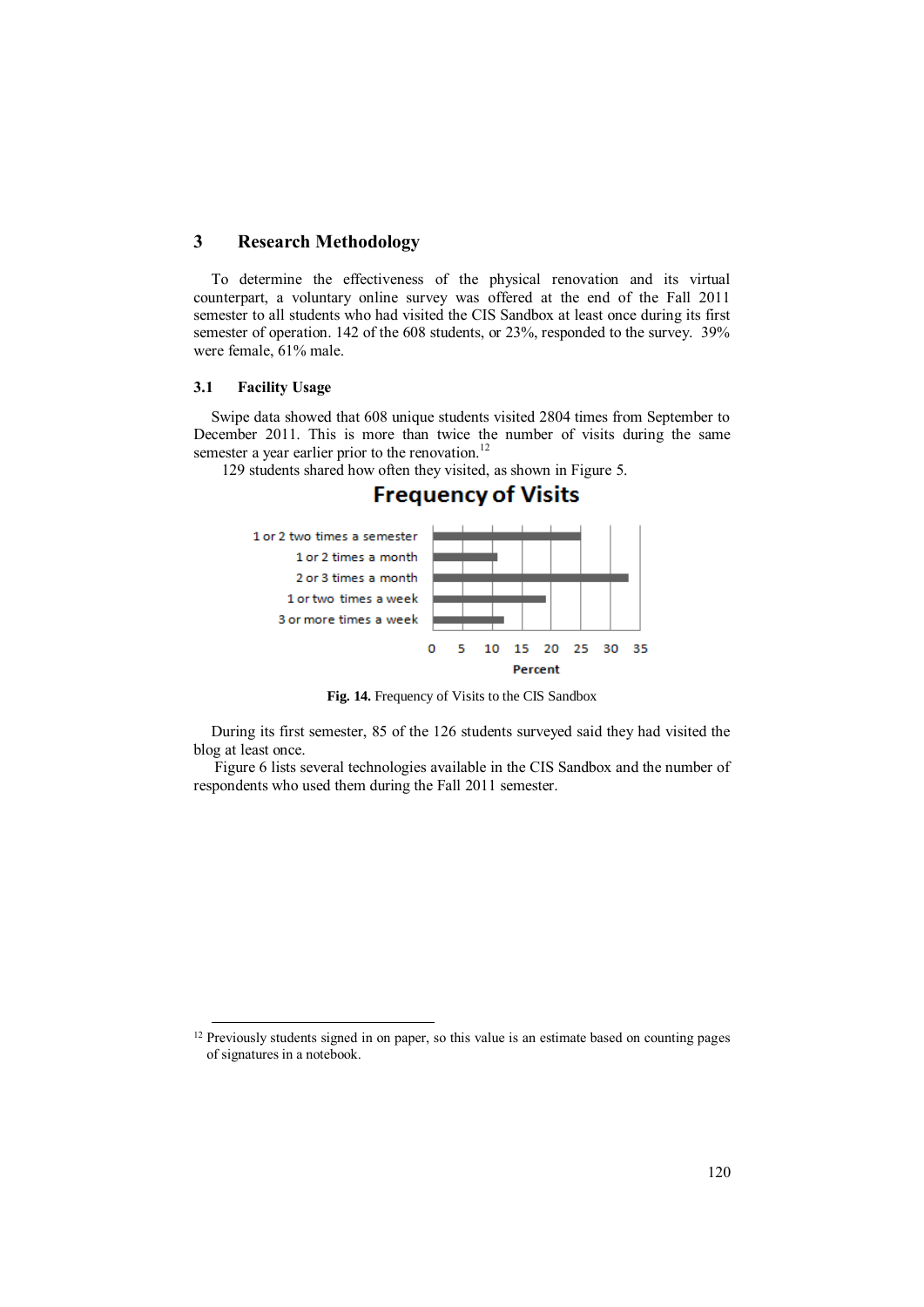

### **Technology Use in the CIS Sandbox**

**Fig. 15.** Technology Use in the CIS Sandbox.

Students use these technologies for both classroom and extracurricular learning. While nearly all of the students sit at the group study tables, apparently only 69 of142, or 49% use the large monitors for collaborative work. This may be due to the fact that instructors of programming courses prohibit students from displaying code on the large screens when getting help with homework, so other students are not able to copy it. Students generally use the wireless networking equipment when making up an assignment that their peers completed earlier in the classroom. Some sections of the introductory IT course give extra credit assignments for students who learn to use the SMART Board, Google TVs, or Windows 8 machines. Several student assistants independently explored the Microsoft Kinect SDK to configure software demos and begin to develop their own applications.

To attract advanced and interested students to the Sandbox, Microsoft evangelists offered seminars teaching students to create xBox games and mobile applications during the Fall 2011 semester. During the Spring 2012 semester, an alumnus working for Mashable, a provider of APIs for web and mobile application development, presented about the company's web services and career opportunities. These activities, many championed by the students themselves, created occasions for learning about both course-related and extracurricular topics in the CIS Sandbox, and often resulted in creating blog posts and multimedia artifacts online.

#### **3.2 Aligning the CIS Sandbox's Physical and Virtual Spaces**

Users access the CIS Sandbox virtual spaces via the Sandbox blog, chat rooms and online tutoring spaces, social networking sites, and a YouTube video channel. This section describes how each of these aligns with and extends the physical space.

The Sandbox Blog. The CIS Sandbox Wordpress blog started as a way to chronicle the renovations of the physical space online and continues to evolve as a web site to inform visitors about happenings as well as a blog where lab assistants are encouraged to post approximately twice a month about frequently asked tutoring questions, hints for students, and technology interests. For example, lab assistants learning about Windows 8, the xBox and Kinect posted about these topics. Unfortunately, there is no way to understand if these posts contributed to higher use of these technology tools by other students visiting the CIS Sandbox. Figure 7 shows the number of posts in a variety of categories during the blog's first six months.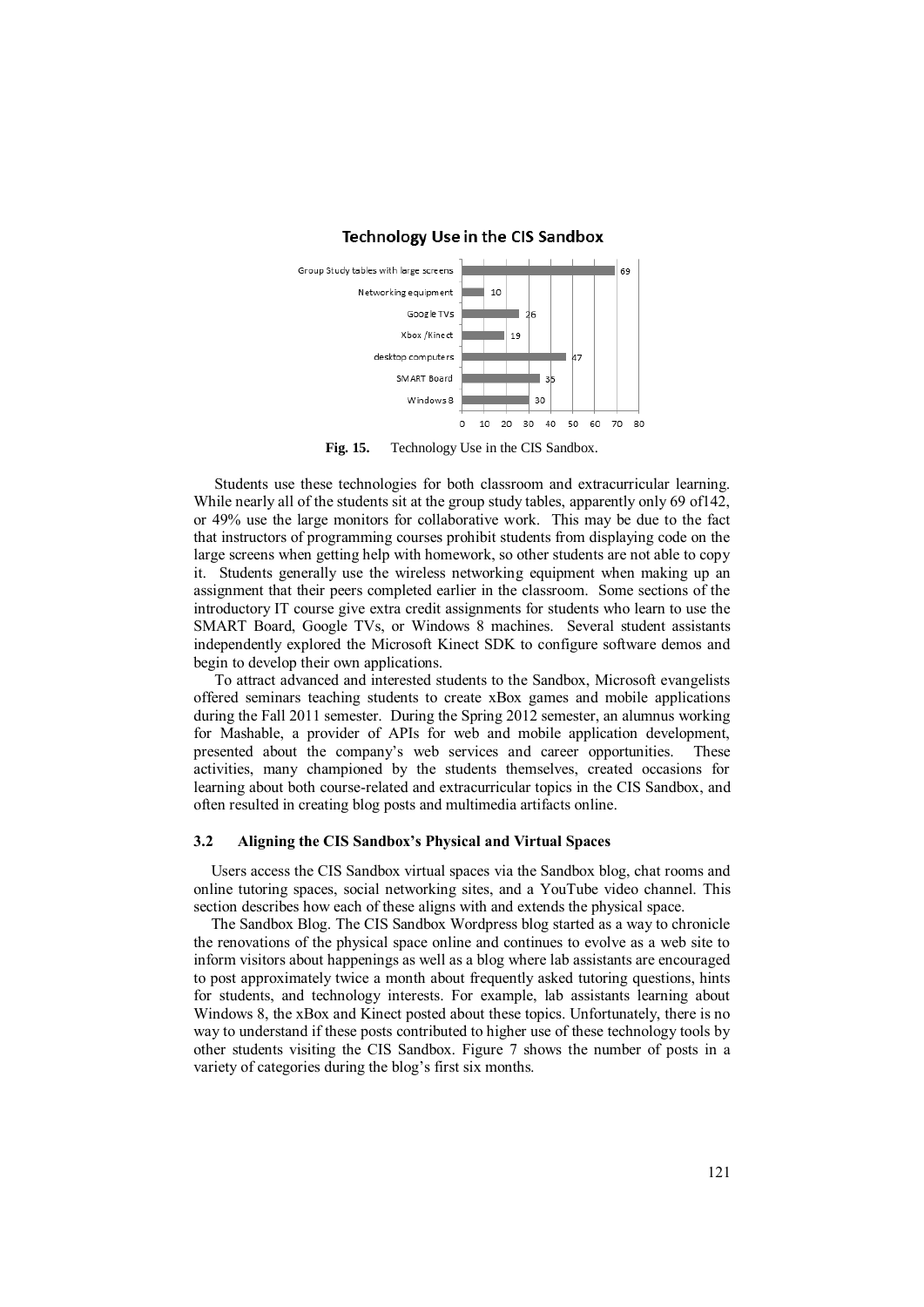

## **6 Months of Sandbox Blog Content**

**Fig. 16.** Blog Posts by Category

A snapshot from Google Analytics shown in Figure 8 suggests that the blog has generated a following, with 51% of returning visitors and 48% of new visitors during its first four months. It receives on average 100 hits per day. Visits are cyclical, with fewer visitors on weekends.



**Fig. 17.** Google Analytics reports on new and returning visitors

The blog is currently not open for readers to comment. Doing so would foster communication between readers and blog authors. Implementing this would require assigning a student moderator to review comments before they are posted. This change has been requested and is anticipated for a future semester.

Online Tutoring. Tutoring via Skype and screen sharing has been shown to be effective [\[15\]](#page-9-14) [\[16\]](#page-9-15) and the logistics of implementing this on a regular basis are currently being investigated. Several tutors have informally used these tools during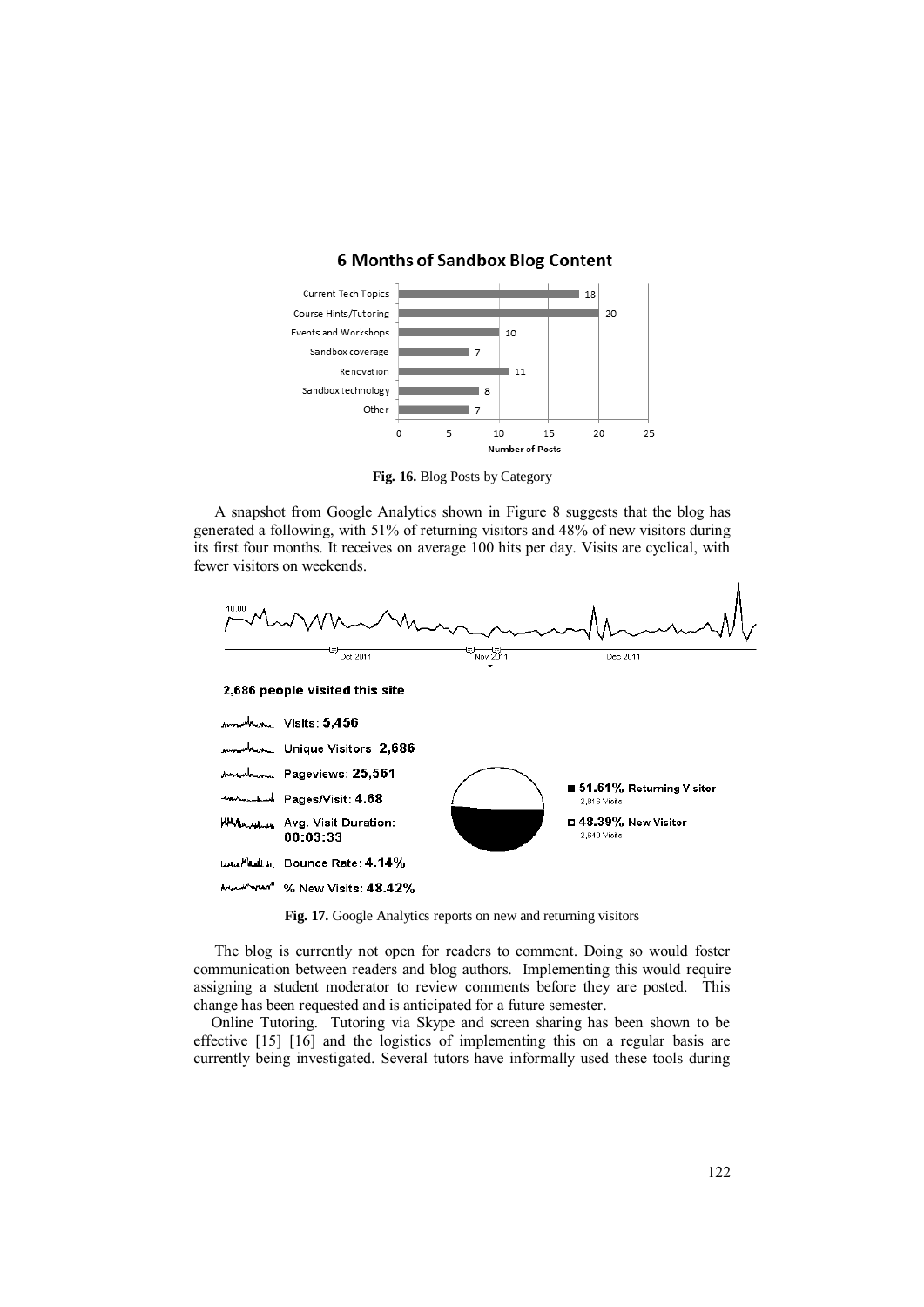the first four months of operation, and survey results suggested 62% of students surveyed would find this service useful.

Social Networks. The Sandbox social media campaign got off to a slow start. Despite links on the blog to follow on Facebook and Twitter, only 34 liked the Facebook page and 14 followed @CISSandbox on Twitter during its first four months. Attempting to improve these numbers during the spring semester, some tutors encouraged students to follow the Sandbox during their tutoring sessions and distributed business cards with social media information. This raised the numbers to 115 followers on Facebook and 48 on Twitter during the following semester, but a better social media strategy is required to reach students more effectively using social networks. YouTube Videos. During the Spring 2011 semester, 4 tutors created 15 instructional videos on Excel concepts taught in an introductory IT course for which approximately 400 students are enrolled across multiple sections. Several of these videos had over 200 and as many as 255 views.<sup>13</sup> This suggests that at least half of the students watched at least some of these videos. Staff also created videos of special events in the CIS Sandbox, and "how to" videos (such as how to hook up a laptop to an external monitor). All of these videos were embedded on the Sandbox blog and are available directly from the CIS Sandbox YouTube channel.

## **4 Conclusion**

1

The CIS Sandbox has grown beyond a tutoring lab, to one where lab assistants and students can also explore their interests in technology in person and online. For students utilizing the services of the CIS Sandbox, learning occurred through inperson and online tutoring, and informally by reading the Sandbox blog, watching instructional videos, or attending extracurricular workshops.

For the lab staff, learning occurred not only on course subject matter that they were faced with explaining to their peers, but also through their own interactions with social media tools that make up the Sandbox's socio-technical infrastructure, and software applications and technologies that they investigated as part of special projects. 85% of the tutors surveyed commented that working in the CIS Sandbox enabled them to learn about IT trends and concepts beyond what is covered in their classes, and that they developed beneficial social media and technology skills that will help them in their future careers.

The integrated use of social media, social networking, and web-based collaboration tools as part of the CIS Sandbox's day-to-day operations provides opportunities for both lab staff and university students to interact with these applications, and prepares them to be productive contributors to the business world they are about to enter.

<sup>&</sup>lt;sup>13</sup> Some faculty made these videos required viewing; others did not mention them to their students.